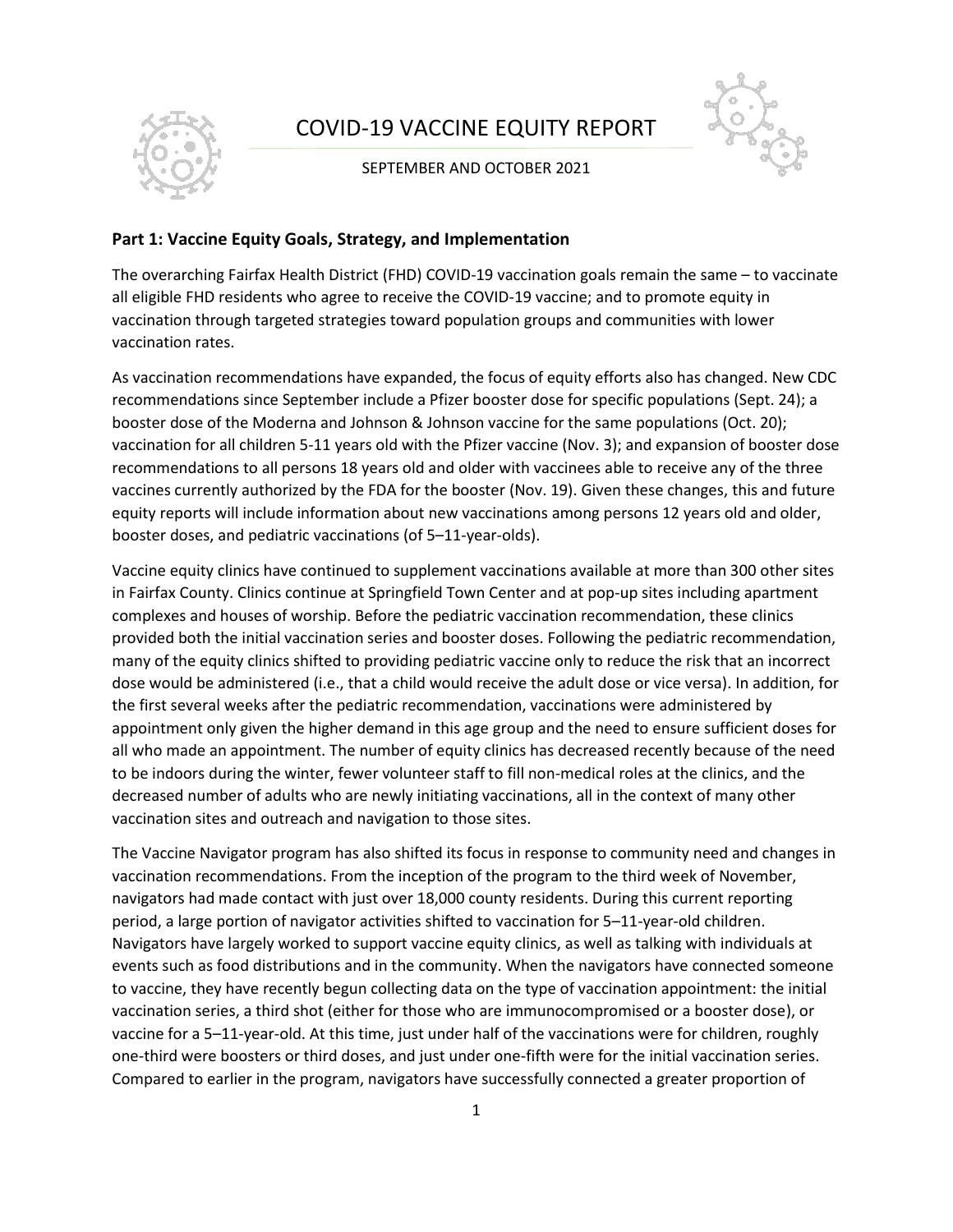residents to vaccination, likely reflecting the new eligibility for booster doses and for children. Anecdotally, fewer unvaccinated residents have been interested or open to receiving the initial vaccination series.

In their discussions with county residents, navigators have observed high levels of mistrust in the government within the African Diaspora (African American and Black immigrants) and Hispanic communities. Residents have also expressed concerns over the long-term side effects of pediatric vaccination as reasons for not getting their children vaccinated. However, a greater proportion of Hispanic residents appear interested and excited for the pediatric vaccinations compared with residents of the African Diaspora, though these observations are anecdotal in nature.

The navigation team has also worked to solidify and formalize relationships with community-based and non-profit organizations to better reach residents who receive services from those organizations. Memoranda of Understanding (MOUs) have been completed with Western Fairfax Christian Ministries (WFCM), Lorton Community Action Center (LCAC), Medical Care for Children Partnership (MCCP), and Cornerstones. These organizations have provided the navigators access to their clients to address ambivalence about COVID-19 vaccine, raise awareness and build trust in COVID-19 vaccine providers in the community, and register and schedule clients for vaccination. To be most effective, the navigators have established a presence in the most highly trafficked areas of the organizations, as well as attending ongoing events. Work is continuing on formalizing additional partnerships.

The focus on vaccinating high-risk and hard to reach populations is also continuing. Vaccination among the homeless population has slowly increased reaching 52.9% in early November. The subsequent decrease largely reflects the new pediatric vaccination recommendation increasing the number who are eligible for vaccination.



#### **Part 2: Disease Context**

The Delta surge which began in Fairfax County in early July peaked at an average of 205 cases per day on September 16 and then decreased throughout October. The number of cases reached a low on November 11 at an average of 59 cases per day but has since increased to an average of 140 cases per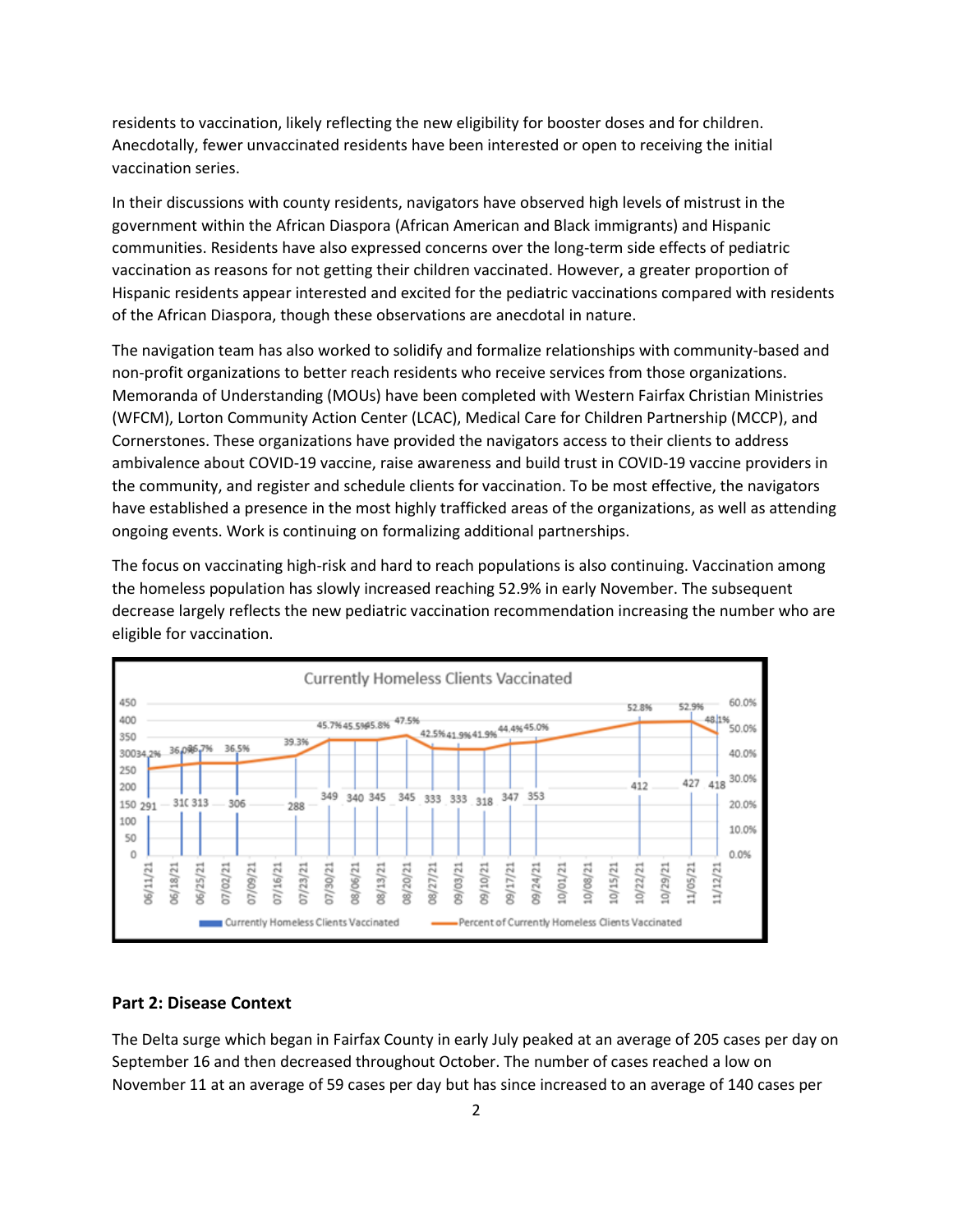day by November 23. The percent of tests reported as positive also peaked in mid-September, reached a low at the end of October, and increased to an average of 4% on November 16. The recent increase in COVID-19 may be related to colder weather and people spending more time together indoors, less adherence to mitigation measures and perhaps to waning of vaccine induced immunity among those who have not yet received a booster dose. Disease transmission in the community remains in the "Substantial" category. Children between 5-9 years old continue to have the highest rate of COVID-19 infection, followed by adolescents and young adults. Differences in disease rates by race and ethnicity are very small; for example, on November 25, the COVID-19 rate among Asian American/Pacific Islanders was 6 per 100,000 while among Whites, African Americans and Hispanics, the rate was 9 per 100,000. Genomic sequencing of COVID-19 viruses in Virginia continues to show that virtually all variants of concern in the state are the Delta variant.

#### **Part 3: Fairfax County Vaccination Overview**

As of November 21, a total of 1,762,548 doses of COVID-19 vaccine have been administered in Fairfax Health District, and 873,830 people had received at least one vaccine dose. This represents 84.5% of the



adult (>18-year-old) population, and 84.7% of those ages 12 and older. The proportion vaccinated in the Fairfax Health District includes more than 96% of persons aged 65 years and older. 160,609 booster/additional doses have been received by Fairfax County Health District residents as of November 21.

In September and October, 335 vaccination sites administered doses to Fairfax Health District residents (see map to left). The 335 vaccination sites in Fairfax Health District included 147 pharmacy sites, 108 healthcare providers, 74 equity clinic sites, and 6 sites operated by Fairfax County.

#### **Part 4: Vaccine Equity Clinic Data**

In September and October 2021, the Health Department partnered with four vaccinating organizations and numerous other partners to implement 116 vaccination events (71 in September and 45 in October). 1,234 doses were administered to 1,212 individuals in September, and 1,470 doses were administered to 1,442 individuals in October. Among the 2,704 total vaccines administered, there were 879 first doses (including Johnson & Johnson), 801 second doses, and 1,024 third/booster doses. People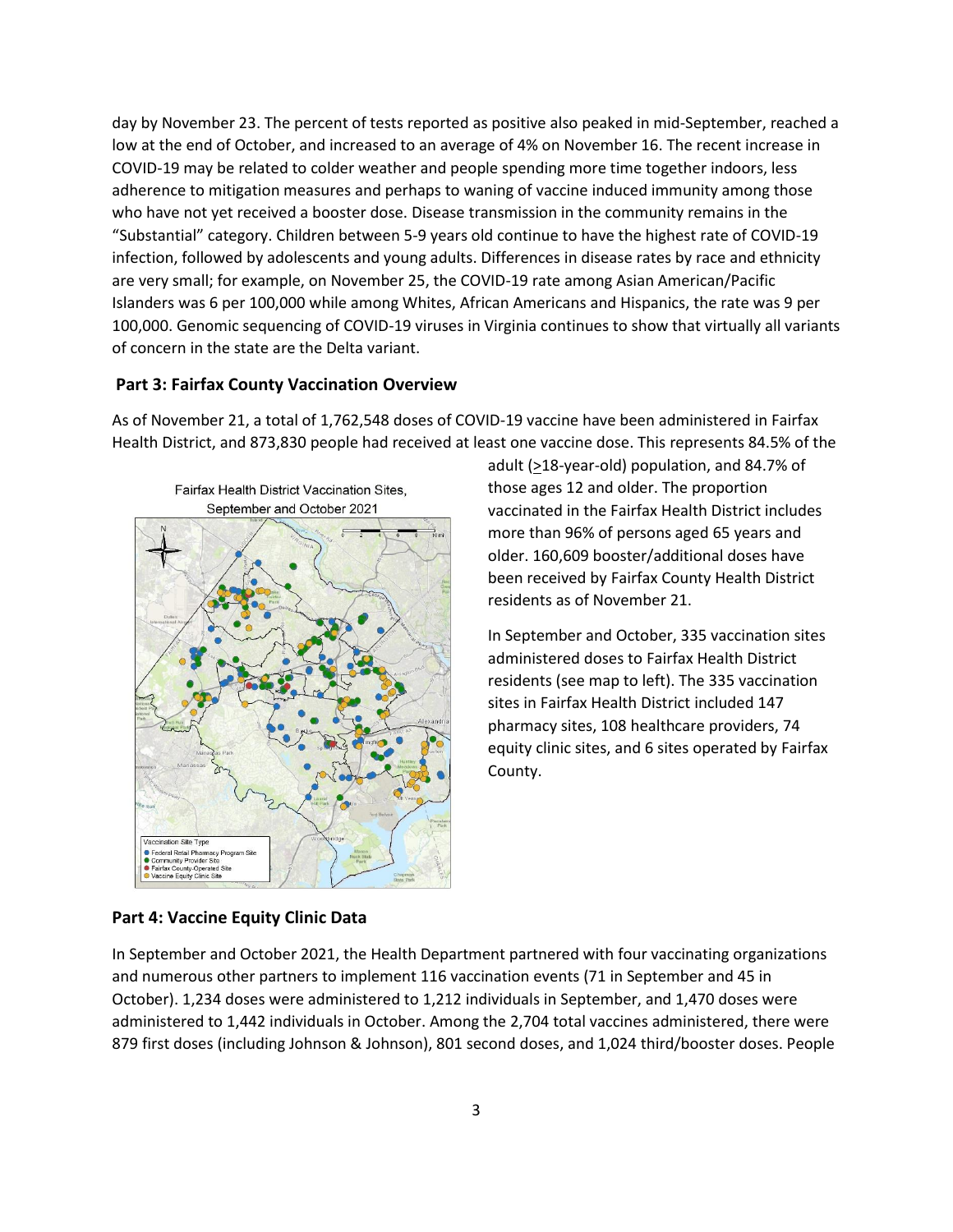of color comprised 76% of Fairfax Health District residents who received a first dose vaccination during September and October.



Overall, between March and the end of October, a total of 599 vaccine equity clinic events delivered nearly 58,000 vaccine doses representing 3.5% of all doses administered in Fairfax Health District.

#### Equity Clinic Locations

During September and October of 2021, vaccine equity clinics were held at 74 sites throughout the Fairfax Health District (see Appendix A for detailed list; clinic sites from September and October are shown in bold text). Sites included apartment complexes (16), houses of worship (11), government buildings (9), commercial centers (7), schools (5), non-governmental organizations (4), community centers (2), health clinics (2), libraries (1), and local businesses (1). Vaccinations were provided by Neighborhood Health, Healthworks, Safeway, and the Health Department's Field Vaccination Team. Additionally, the Field Vaccine Team vaccinated staff in closed vaccination events at 13 restaurants, one local business, one hotel, and one government building (the Fairfax Connector).

| Vaccinator Organization and Number of People Vaccinated March - October 2021 |                   |                   |            |           |           |         |         |           |
|------------------------------------------------------------------------------|-------------------|-------------------|------------|-----------|-----------|---------|---------|-----------|
| Vaccinator<br>Organization                                                   | MAR. <sup>1</sup> | APR. <sup>1</sup> | <b>MAY</b> | JUN.      | JUL.      | AUG.    | SEP.    | OCT.      |
| Neighborhood<br>Health (NH)                                                  | 5,765             | 8,919             | 7,212      | $3,026^2$ | 925       | 612     | 340     | 87        |
| Safeway<br>(SW)                                                              | 1,687             | 2,589             | $4,385^3$  | $1,952^3$ | $485^{3}$ | $304^3$ | $357^3$ | $898^{3}$ |
| Adam's<br>Compassionate<br>Healthcare<br><b>Network</b><br>(ACHN)            | 1,035             | 1,464             | 713        | N/A       | N/A       | N/A     | N/A     | N/A       |
| Chinese<br>American<br>Community<br><b>Health Services</b><br>(CACHS)        | N/A               | 119               | 163        | N/A       | N/A       | N/A     | N/A     | N/A       |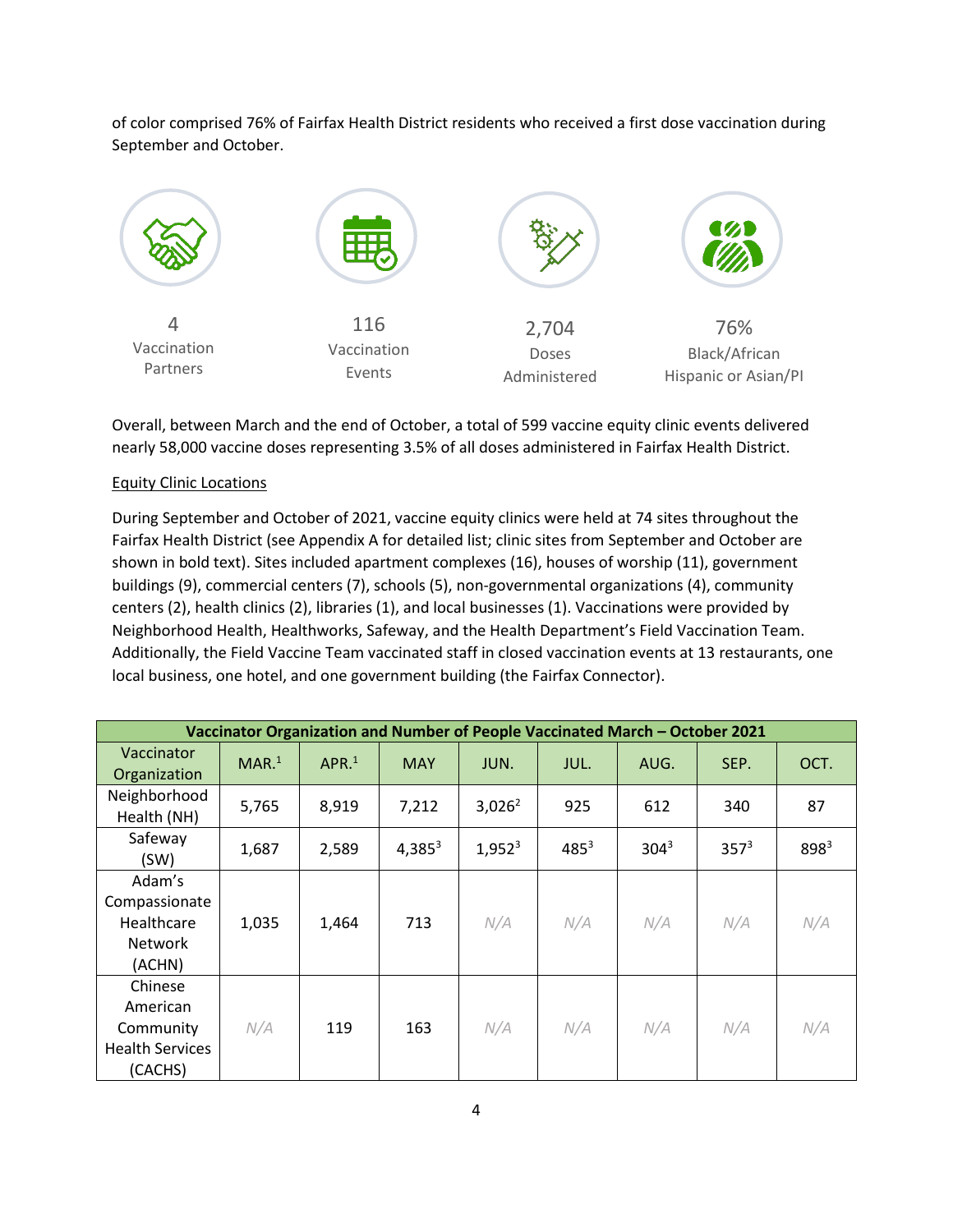| <b>Inova Cares</b><br>Clinic for<br>Families (ICCF) | 392 | 392   | N/A   | N/A | N/A | N/A | N/A | N/A |
|-----------------------------------------------------|-----|-------|-------|-----|-----|-----|-----|-----|
| <b>Healthworks</b><br>(HW)                          | 622 | 881   | 564   | 507 | 261 | 268 | 238 | 258 |
| Field                                               |     |       |       |     |     |     |     |     |
| Vaccination                                         | N/A | 1,515 | 1,170 | 599 | 250 | 878 | 201 | 171 |
| Team $(FVT)$ –                                      |     |       |       |     |     |     |     |     |
| Open Events                                         |     |       |       |     |     |     |     |     |
| Field                                               |     |       |       |     |     |     |     |     |
| Vaccination                                         |     |       |       |     |     |     |     |     |
| Team $(FVT)$ –                                      |     |       |       |     |     |     |     |     |
| <b>Closed Events</b>                                | N/A | N/A   | N/A   | N/A | N/A | 28  | 76  | 28  |
| for Food                                            |     |       |       |     |     |     |     |     |
| Establishment                                       |     |       |       |     |     |     |     |     |
| Employees                                           |     |       |       |     |     |     |     |     |
| Mason and                                           | N/A | 664   |       |     |     |     | N/A | N/A |
| Partners (MAP)                                      |     |       | 688   | 204 | 155 | 94  |     |     |

<sup>1</sup> Total scheduled or vaccinated.

<sup>2</sup> Due to building issues, clients originally scheduled at one of Neighborhood Health's Equity clinics from June 16 through the end of the month were served at one of Neighborhood Health's regular clinic sites. The data for these clients could not be separated from those of regular clinic site clients and added to this report. Therefore, the number of people vaccinated at Neighborhood Health in June is likely higher.

<sup>3</sup>These numbers are likely higher than the actual number of unique persons who were vaccinated due to missing data that prevented de-duplication of individuals receiving first and second doses during the same month.



#### Race/Ethnicity

There were 874 residents of Fairfax Health District for whom race and ethnicity data were collected and who were vaccinated with a first dose of Pfizer, Moderna, or Johnson & Johnson at a vaccine equity clinic in September or October 2021. Overall, 75.7% of Fairfax Health District residents vaccinated by equity partners identified as either Black/African American, Hispanic, or Asian/Pacific Islander. The number and proportion of Hispanic individuals decreased slightly (from 63.2% in September to 61.2% in October) but remained far above their percent of the overall Fairfax Health District Population (16.2%). In October, Black/African American residents were vaccinated at a higher proportion (10.0%) than their percent of the overall Fairfax Health District population (9.2%).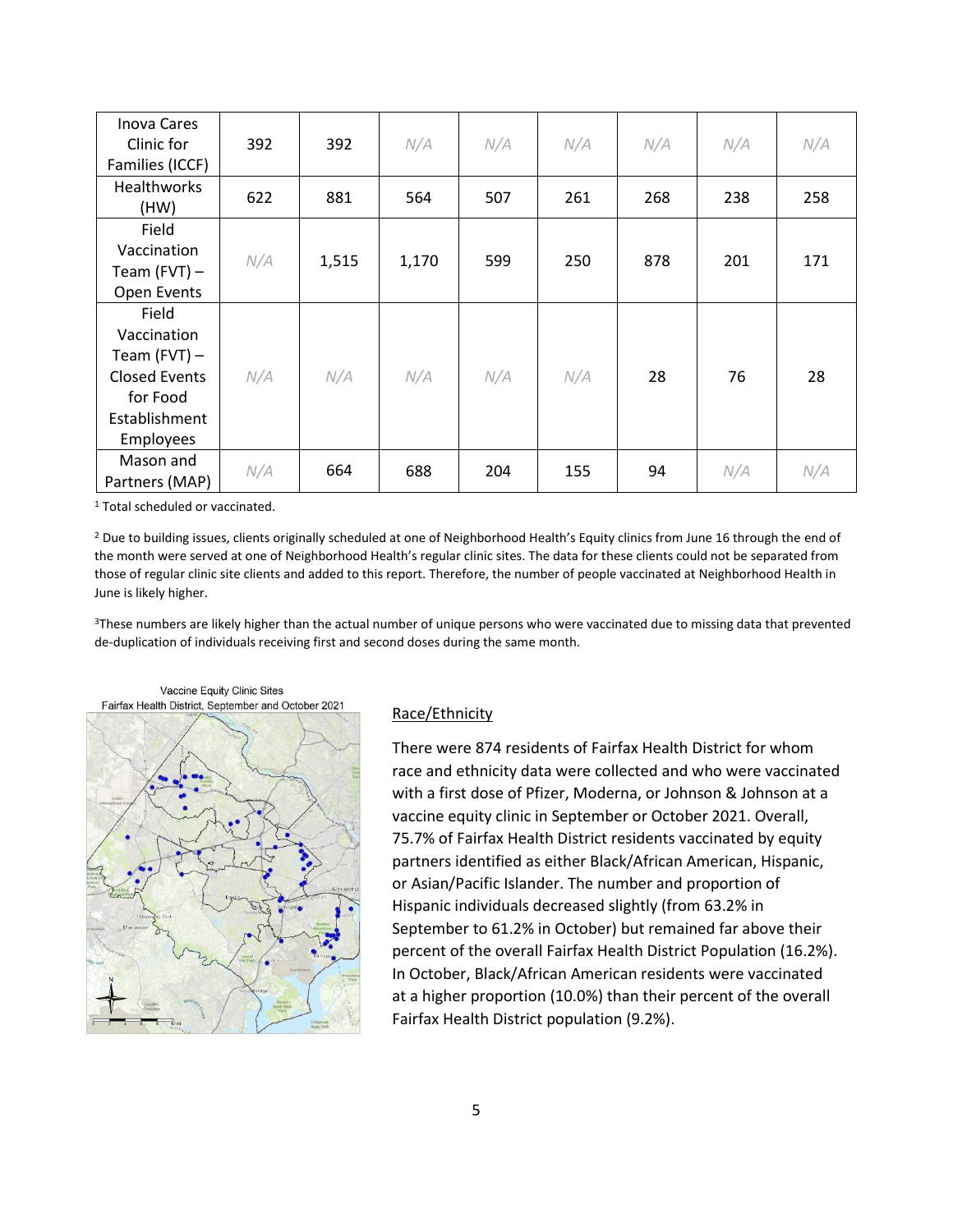

### ZIP Code

A total of 869 Fairfax Health District residents who received a first dose at a vaccine equity clinic in September or October 2021 had a reported ZIP code. 73% of residents with reported ZIP codes lived in one of 15 ZIP codes shown below. Many of these areas are characterized by higher rates of disease and lower vaccination coverage.

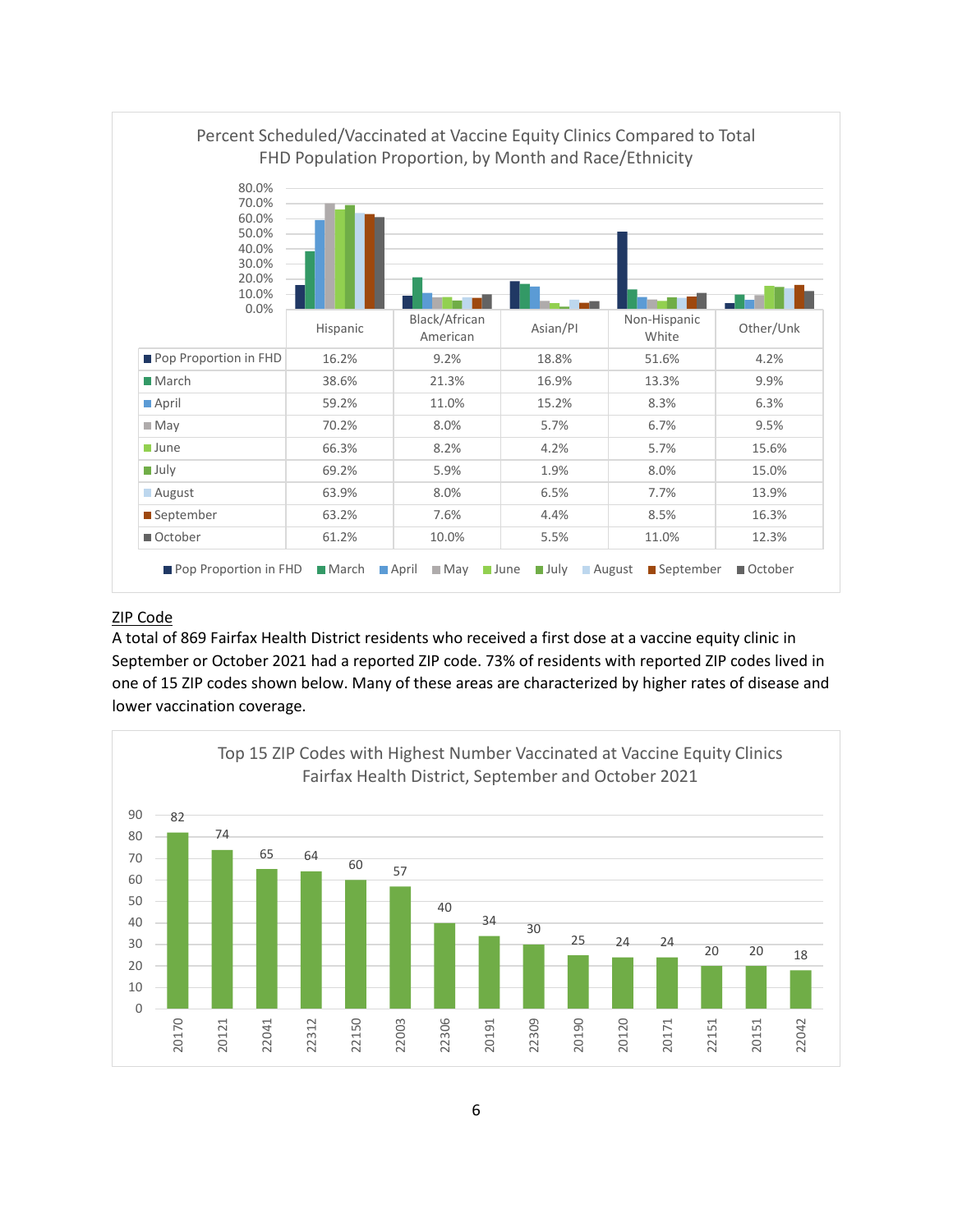### **Part 5: Overall Fairfax Health District Vaccination**

#### Race and Ethnicity

Based on Virginia Immunization Information System (VIIS) data, there were 12,451 Fairfax Health District residents who received a first vaccine dose in September at any location, with 11,736 (94%) reporting race and ethnicity. Overall, 13.4% identified as Asian/PI, 11.1% identified as Black/African American, 29.5% identified as Hispanic, and 33.8% identified as non-Hispanic White (middle pie chart). In October, 16,408 residents received a first vaccine dose, with 15,348 (94%) reporting race and ethnicity. 16.4% of the residents were Asian/PI, 10.6% were Black/African American, 19.9% were Hispanic, and 44.4% were non-Hispanic White (see right pie chart).

In both September and October, the proportion of Black/African American and Hispanic residents receiving a first vaccine dose was greater than each group's population proportion in Fairfax County at large (see left chart). From September to October, there was an increase in the proportion of first vaccine doses received by non-Hispanic White and Asian/PI residents. This corresponded with decreases in the proportion of first vaccine doses received by other racial and ethnic groups.

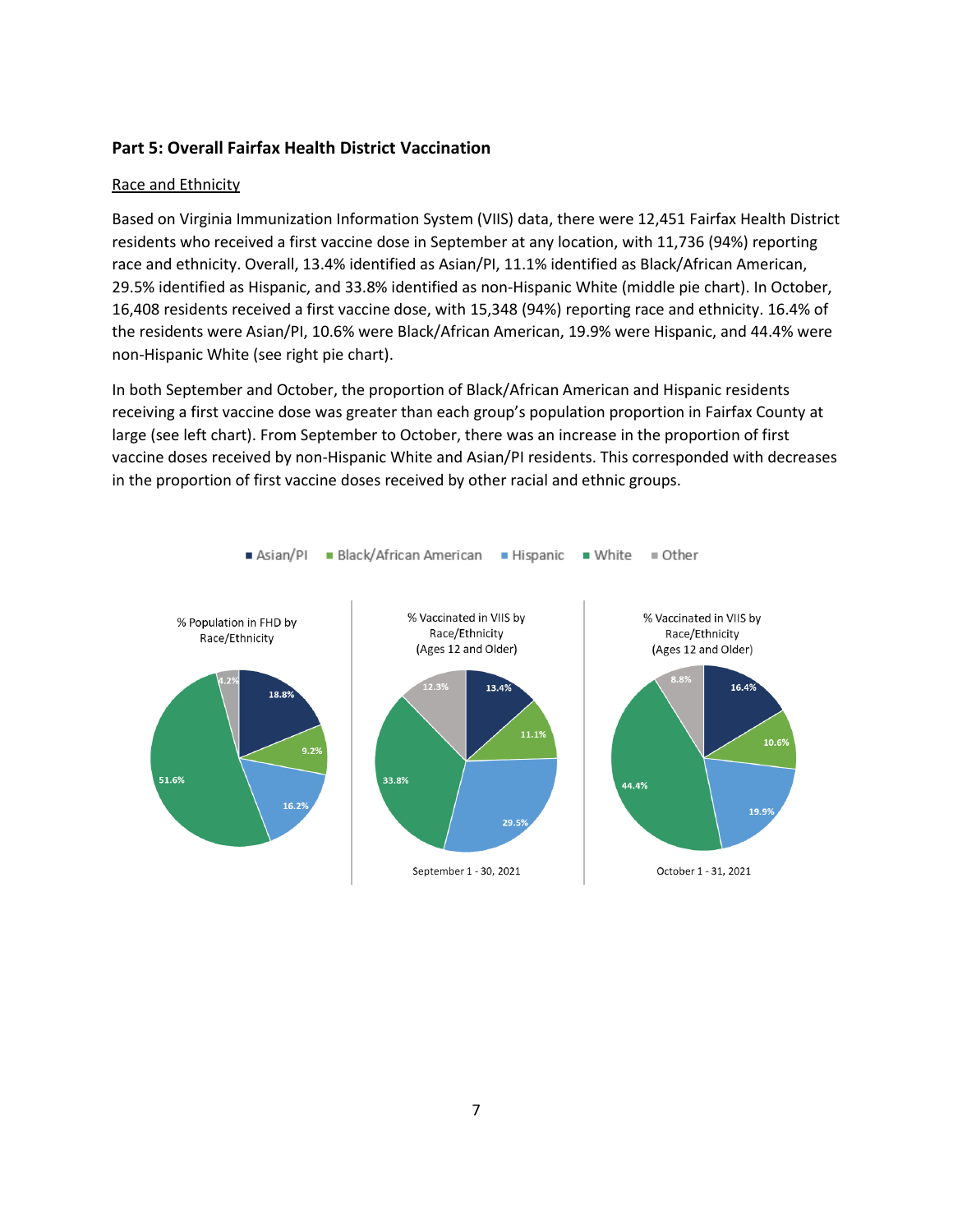

Data for November are through November 21, 2021.

Of the 873,830 Fairfax Health District residents who have been vaccinated as of November 21, 810,120 (93%) have race and ethnicity included in VIIS. Overall, from December through November to-date, Hispanics comprised 16.5% of Fairfax Health District residents vaccinated, Black or African Americans comprised 8.1%, Asian and Pacific Islanders comprised 21.6%, non-Hispanic Whites comprised 44.6%, with 9.3% reporting another race and ethnicity.

Vaccination data also can be expressed as the cumulative percent vaccinated among the population in each racial/ethnic group. Below is a line graph demonstrating vaccination rates among those ages 12 and older. As of November 7, Hispanic residents had the highest proportion vaccinated with one or more doses followed by Asian and Pacific Islander residents, non-Hispanic White residents, and Black or African American residents.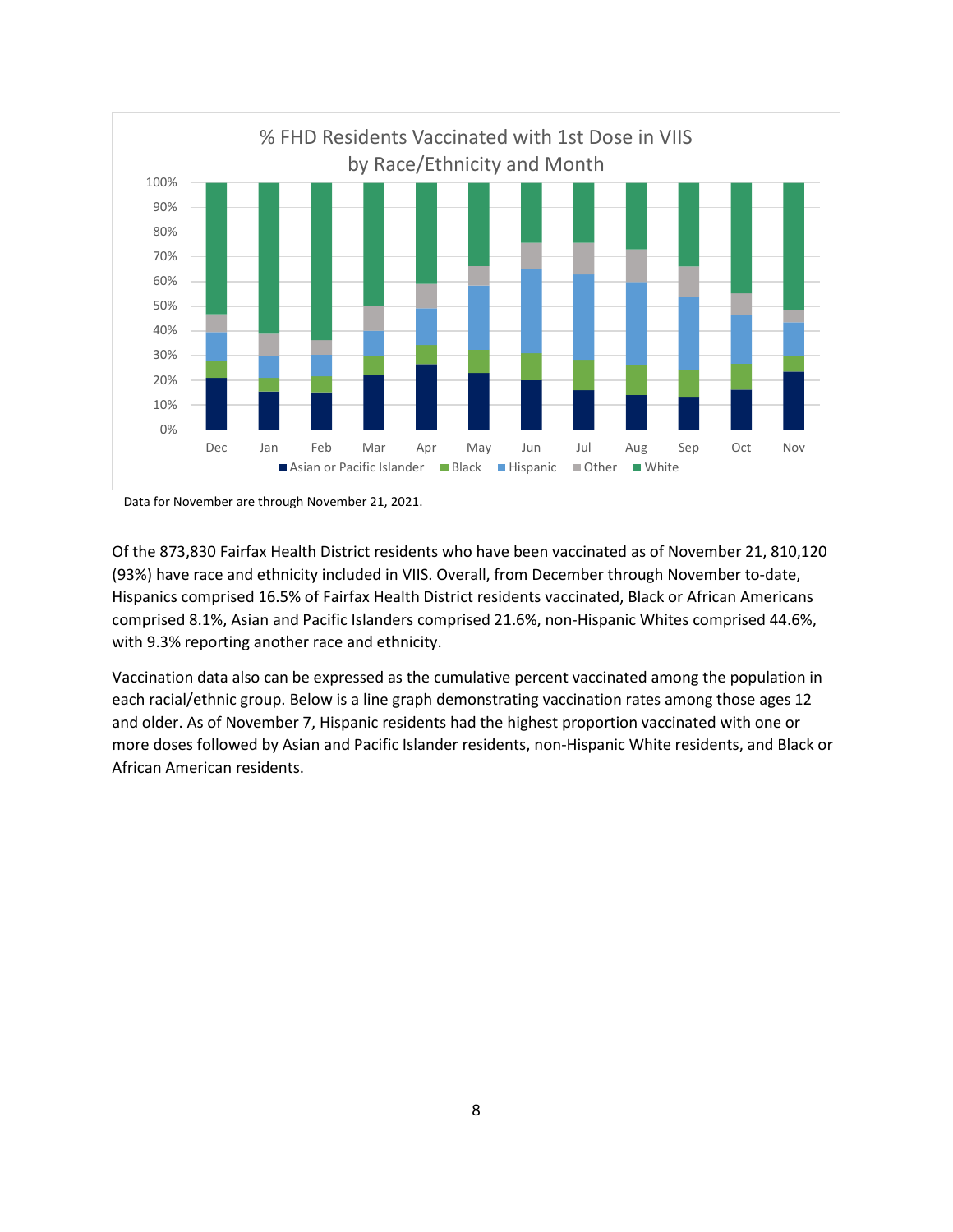

# ZIP Code

The map below on the right shows the cumulative number of vaccine doses administered by ZIP code in the Fairfax Health District based on VIIS data. Overall, among Fairfax Health District residents ages 12 and older, 83.1% had been vaccinated as of October 31– up from 80.3% on September 1 (left map).

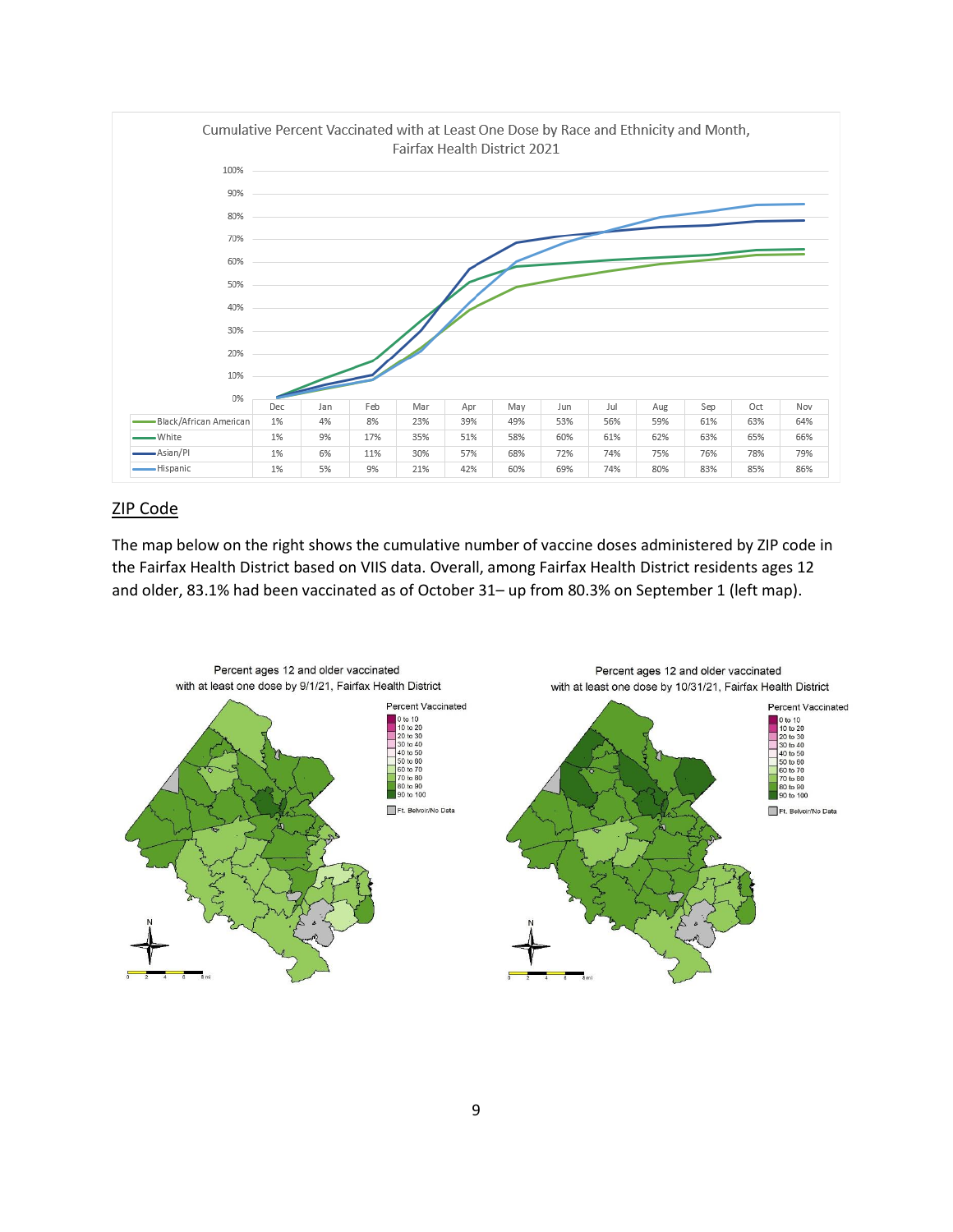| Percent Vaccinated by Age Group and ZIP Code as of October 31, 2021 <sup>1</sup> |                |                 |                |  |
|----------------------------------------------------------------------------------|----------------|-----------------|----------------|--|
|                                                                                  | Percent of 12+ |                 | Percent of 12+ |  |
| <b>ZIP Code</b>                                                                  | Vaccinated     | <b>ZIP Code</b> | Vaccinated     |  |
| 22027                                                                            | 100%           | 22124           | 84.7%          |  |
| 22180                                                                            | 96.5%          | 22308           | 84.1%          |  |
| 22182                                                                            | 93.4%          | 22153           | 83.7%          |  |
| 22101                                                                            | 93.2%          | 22039           | 83.2%          |  |
| 20171                                                                            | 90.8%          | 20191           | 82.2%          |  |
| 20170                                                                            | 90.7%          | 20124           | 82.1%          |  |
| 22043                                                                            | 89.0%          | 22015           | 82.0%          |  |
| 20151                                                                            | 88.8%          | 22312           | 81.4%          |  |
| 22102                                                                            | 88.4%          | 20190           | 81.3%          |  |
| 20120                                                                            | 88.2%          | 22066           | 80.7%          |  |
| 22181                                                                            | 88.2%          | 22307           | 80.7%          |  |
| 22151                                                                            | 87.6%          | 22152           | 80.0%          |  |
| 22033                                                                            | 87.3%          | 22032           | 79.0%          |  |
| 22003                                                                            | 87.0%          | 22030           | 78.7%          |  |
| 22031                                                                            | 87.0%          | 22306           | 77.9%          |  |
| 22150                                                                            | 86.9%          | 22303           | 77.3%          |  |
| 22042                                                                            | 86.8%          | 22079           | 74.9%          |  |
| 22044                                                                            | 86.3%          | 22315           | 74.4%          |  |
| 22041                                                                            | 85.9%          | 22309           | 73.3%          |  |
| 20121                                                                            | 85.6%          | 22310           | 71.9%          |  |
| 22046                                                                            | 85.3%          | Total           | 83.1%          |  |
| 20194                                                                            | 85.1%          |                 |                |  |

Proportions vaccinated by October 31 range from about 72% to 100%. Areas with higher Black/African American populations along the Richmond Highway corridor generally had lower vaccination rates.

> Population totals per ZIP code are defined using population estimates from the American Community Survey (2019) and can result in percentage vaccinated above 100% where totals are not precise.

The following map shows the absolute change in percent vaccinated among those ages 12 and older by ZIP code from September 1 to October 31, 2021. Increases in the percent vaccinated by ZIP code ranged from 3.3% to 6.2%.<sup>1</sup> Some of the ZIP codes with the greatest increase in vaccination are those that had lower overall rates at the beginning of the month and that had been foci in vaccine equity efforts.

Increases in the percent vaccinated include patients who have received at least one dose. VDH added many second dose records for patients without a first dose during September and October.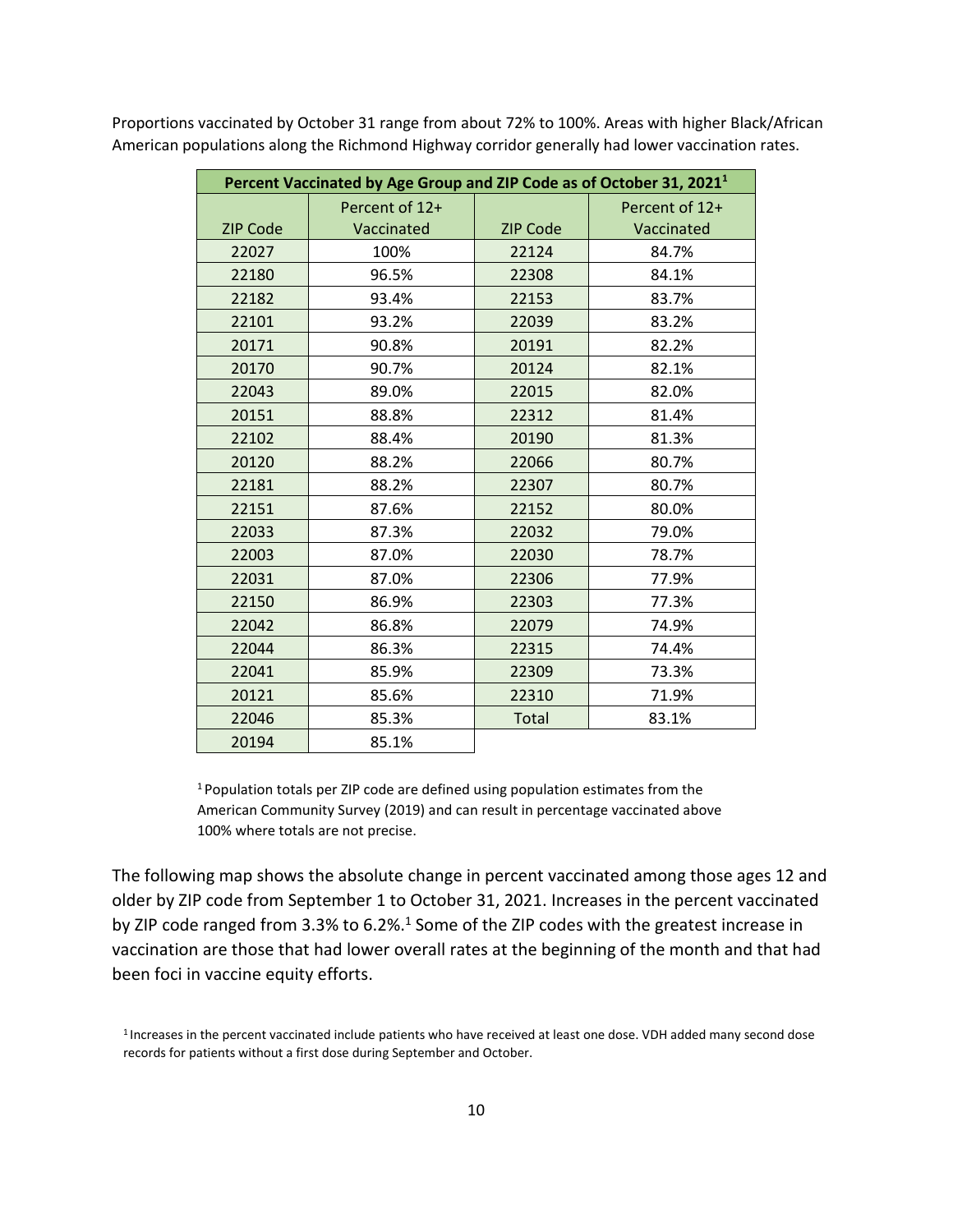

Change in percent ages 12 and older vaccinated with at least one dose, September 1 to October 31, 2021, Fairfax Health District

### **Part 6: Fairfax Health District Booster Dose Vaccination**

Beginning on October 20, adults ages 65 and older, persons with underlying health conditions and those at higher occupational risk became eligible for booster doses with any COVID-19 vaccine. As of November 21, 160,609 booster/additional doses had been received by Fairfax County Health District residents. These doses can be viewed by race/ethnicity below.

| Number of Residents Vaccinated with Booster Dose by Race/Ethnicity |                                                     |                                                     |  |  |
|--------------------------------------------------------------------|-----------------------------------------------------|-----------------------------------------------------|--|--|
| Race/Ethnicity                                                     | <b>Total Number Vaccinated</b><br>with Booster Dose | Percentage of Total Vaccinated<br>with Booster Dose |  |  |
| Asian/Pl                                                           | 33007                                               | 20.6%                                               |  |  |
| <b>Black/African American</b>                                      | 8706                                                | 5.4%                                                |  |  |
| Hispanic                                                           | 11980                                               | 7.5%                                                |  |  |
| Other Race                                                         | 5305                                                | 3.3%                                                |  |  |
| Unknown                                                            | 3048                                                | 1.9%                                                |  |  |
| White                                                              | 98563                                               | 61.4%                                               |  |  |
| Total                                                              | 160609                                              | 100.0%                                              |  |  |

Booster dose vaccination coverage by race/ethnicity among those aged 65 and older, a group recommended for which there are population denominators, are shown below. By comparison, vaccination with at least one dose is 96% among persons in this age group with little variation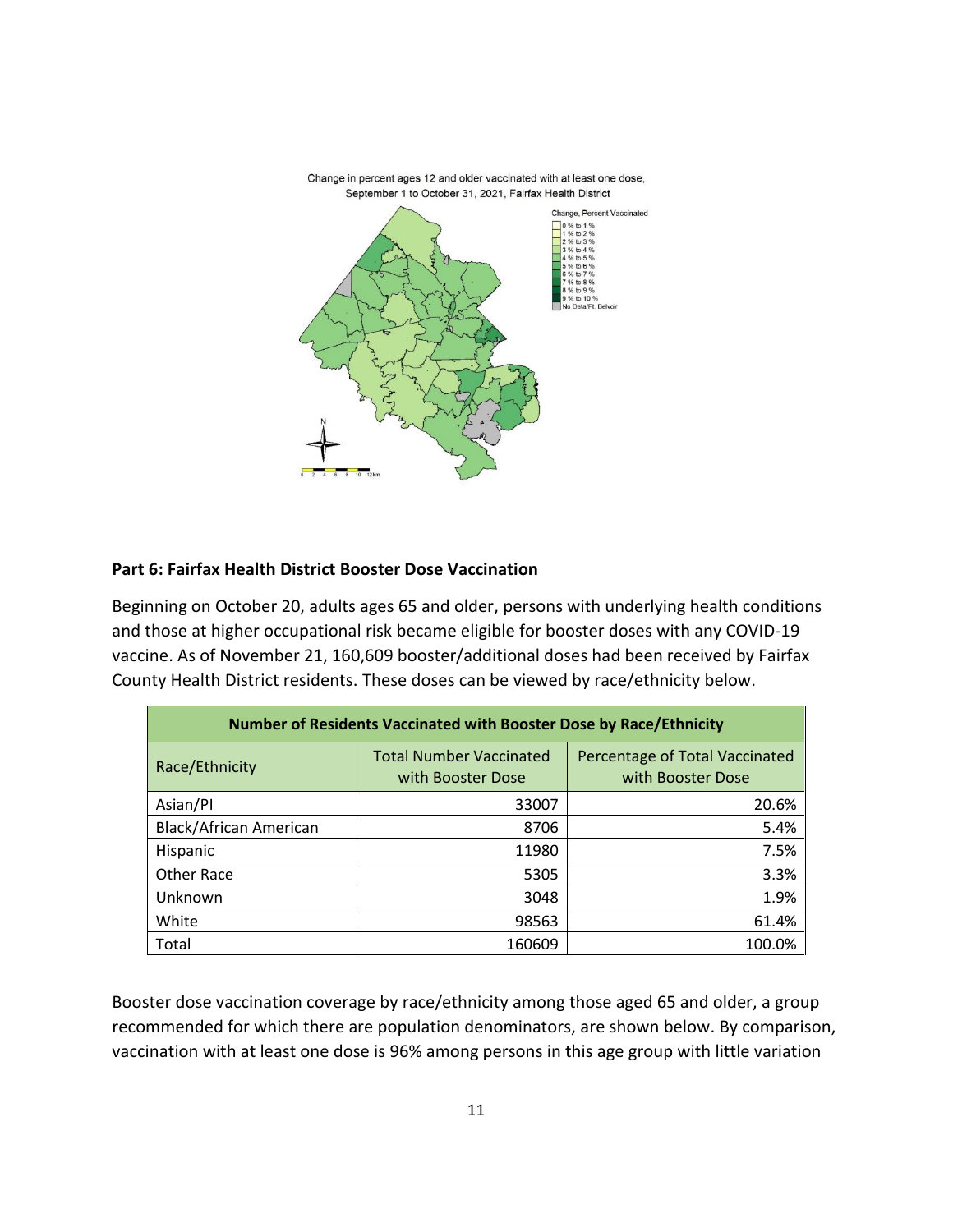

by race/ethnicity. White residents have the highest rate of booster dose vaccination, followed by Asian and Pacific Islander residents.

Data are as of 11/21/21. Vaccination rates by race and ethnicity are lower than overall vaccination rates among ages 65 and older due to the use of the 2019 Bridged-Race Population Estimates (NCHS) for denominators. This dataset estimates a greater number of people in the age category 65 and older compared to the ACS 2019 population estimates, which are used to obtain overall rates among those ages 65 and older.

### **Part 7: Fairfax Health District Pediatric Vaccination**

As of November 22, a total of 27,672 children ages 5-11 years had been vaccinated in Fairfax Health District. Almost half of these vaccinations are among children who report non-Hispanic White race/ethnicity. 22.7% are Asian and Pacific Islanders, 10.6% are Hispanic, and 4.5% are Black/African American.

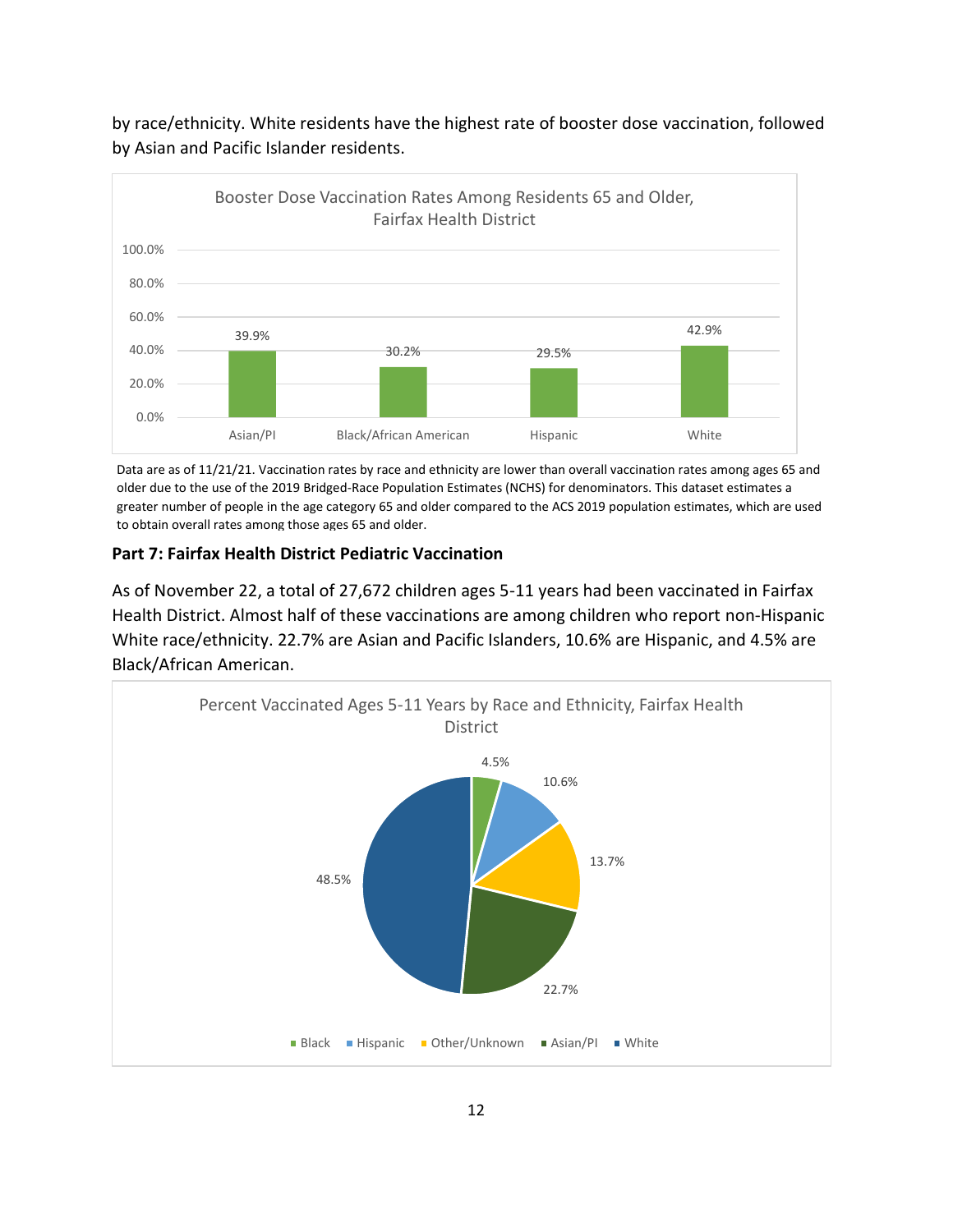| <b>Number and Percent of Residents Ages 5 to 11</b><br><b>Vaccinated by Race/Ethnicity</b> |                             |                                  |                       |  |
|--------------------------------------------------------------------------------------------|-----------------------------|----------------------------------|-----------------------|--|
| Race/Ethnicity                                                                             | <b>Number</b><br>Vaccinated | Total<br>Population <sup>1</sup> | Percent<br>Vaccinated |  |
| White                                                                                      | 13,415                      | 50,921                           | 26.3%                 |  |
| Asian/Pl                                                                                   | 6,289                       | 20,923                           | 30.1%                 |  |
| Other/Unk                                                                                  | 3,793                       | N/A                              | N/A                   |  |
| Hispanic                                                                                   | 2,939                       | 23,086                           | 12.7%                 |  |
| Black/African<br>American                                                                  | 1,236                       | 11,849                           | 10.4%                 |  |
| Total                                                                                      | 27,672                      | 106,962                          | 25.9%                 |  |

Vaccination coverage was 26.3% for non-Hispanic Whites aged 5- 11 years, compared to 12.7% of Hispanics and 10.4% of Black/African Americans in this age group. Asian and Pacific Islanders have the highest proportion of their total population vaccinated for this age group (30.1%).

<sup>1</sup>Population estimates data source: 2019 National Center for Health Statistics (NCHS) Bridged-Race population estimates.

More children ages 5-11 years reported getting vaccinated at Public Health Clinics (32.0%) than any other provider type. These clinics primarily include the Government Center and South County Building sites. About 25% of children ages 5-11 were vaccinated at pharmacy chains, 22% were vaccinated at "Other" sites which includes the Tyson's Corner CVC, and 10% were vaccinated at pediatrician offices. Sites designated as "hospital" include practices associated with Inova, which accounted for 5% of pediatric vaccinations.

The highest proportion of Black/African Americans were vaccinated at a public health clinic (35.8%) followed by pharmacies (29.4%), "Other" sites (16.4%), and pediatrician offices (8.3%). Among Hispanics, 31.3% were vaccinated at a public health clinic, 24.9% were vaccinated at pharmacy sites, 20.8% were vaccinated at "Other" sites, and 11.9% were vaccinated at a pediatrician's office.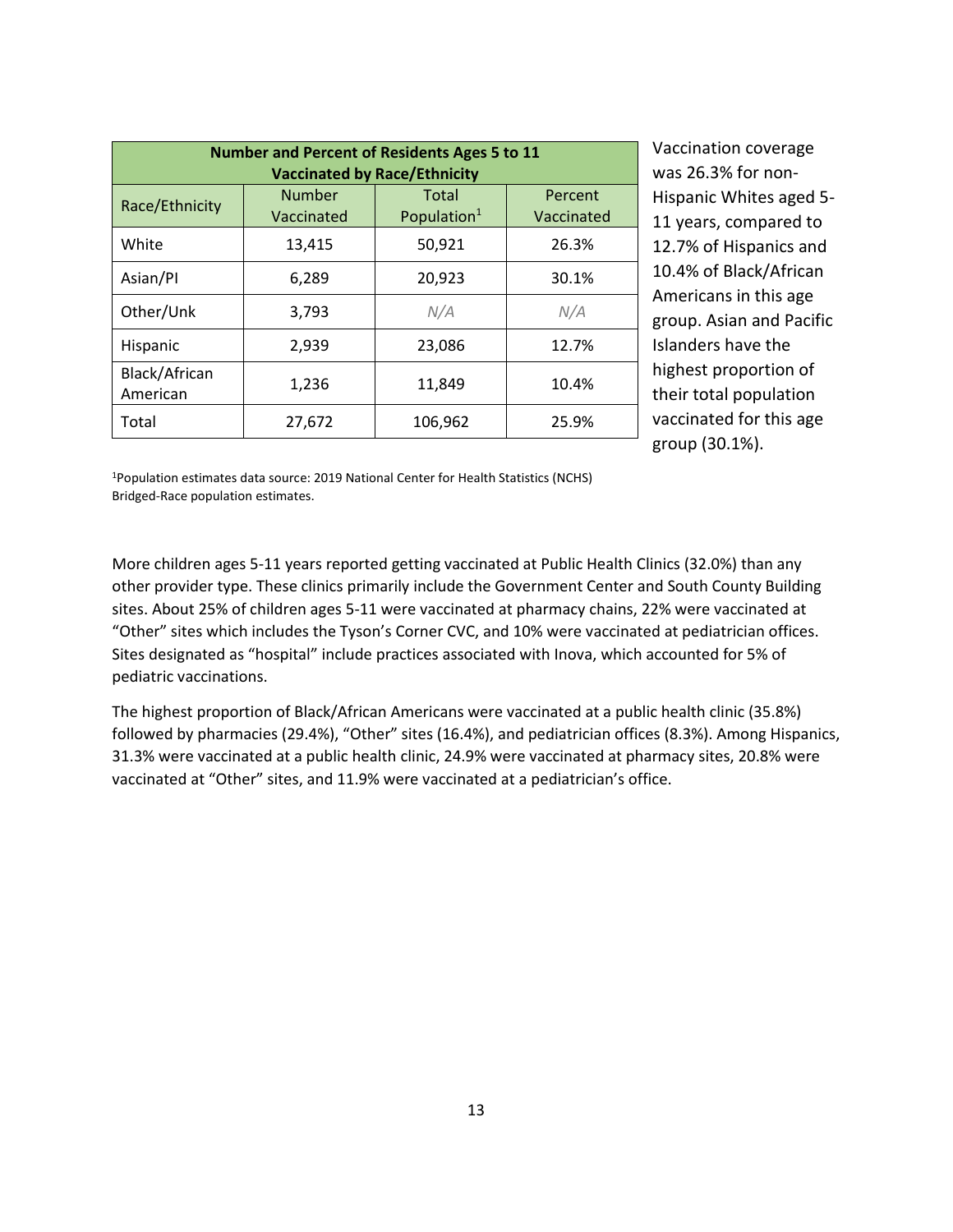

### **Part 8: Data from People Experiencing Homelessness**

Vaccination of homeless services staff and shelter clients began in January 2021. During the ten-month period ending October 31, Fairfax County Health Department nurse practitioners serving the homeless population vaccinated a total of 1,035 clients and staff.

#### **Key Metrics, January – October 31, 2021**

| Number of homeless clients and staff vaccinated in on-site vaccine clinics | 1,035 |
|----------------------------------------------------------------------------|-------|
| Number of homeless clients vaccinated in on-site vaccine clinics           | 552   |
| Number of staff vaccinated in on-site vaccine clinics                      | 483   |
| Number of on-site vaccine clinics in homeless shelters and QPID sites      | -91   |
| Percent of homeless population vaccinated as of November 5, 2021*<br>52.9% |       |

\*This metric is obtained biweekly as a point-in-time percentage of those ages 12 and older open in the housing management information system who have record of vaccination.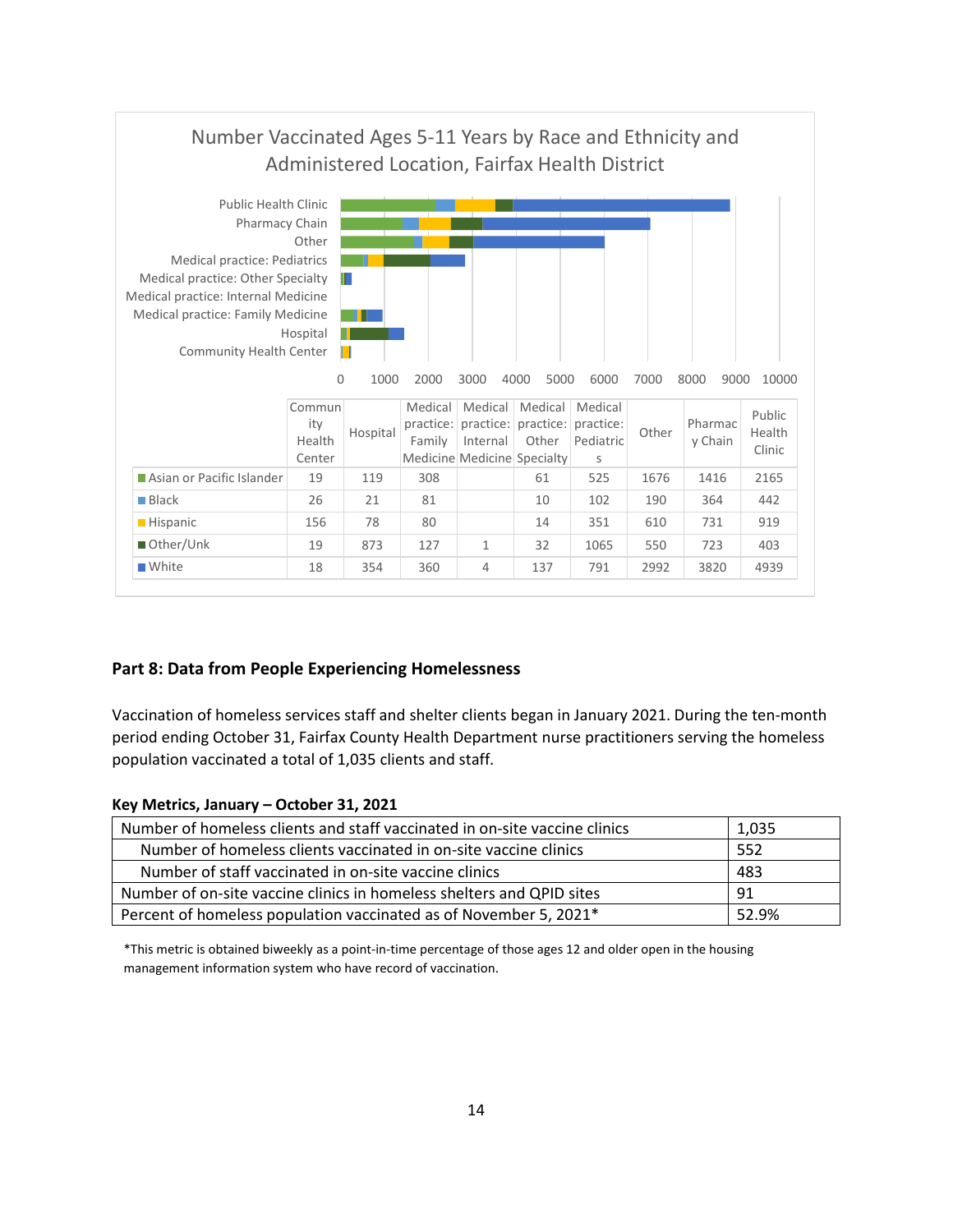#### **Part 9: Conclusions**

Currently, 11 months after COVID-19 vaccines first became available in the U.S., the number of unvaccinated individuals who are deciding to initiate COVID-19 vaccination is relatively small and Health Department vaccine navigators are finding a smaller proportion of residents who are interested in getting vaccinated. By contrast, most people who have completed their initial vaccination series, and thus are less likely to be vaccine hesitant, have not yet received a booster dose presenting an opportunity for outreach and navigation. In addition, there are substantial opportunities to increase vaccination among 5–11-year-old children. In response to a Gallup poll from September 28, 2021, 82% of fully vaccinated parents of a child in this age group reported their intent to vaccinate their child [\(In](https://news.gallup.com/poll/354998/covid-vaccine-young-child.aspx)  [U.S., 55% Would Get COVID-19 Vaccine for Young Child \(gallup.com\)\)](https://news.gallup.com/poll/354998/covid-vaccine-young-child.aspx). Given that over 80% of Fairfax Health District residents between the ages of 25-44 years, those most likely to have a child in the 5–11 year-old age group, have received at least one vaccine dose, there is a substantial population still likely to initiate vaccination for their children. Fairfax County Public Schools surveyed parents of children in this age group and among the 36% of parents who responded, 78% indicated that they intended to vaccinate their child.

Because of the opportunity to vaccinate substantially more children and the significant racial/ethnic disparities in vaccination coverage, pediatric vaccination has become the primary focus for vaccine equity clinics, outreach and navigation. As had been done with other age groups, the two priorities to increase vaccination in the pediatric population are to address vaccine hesitancy and to make vaccination easier. Addressing hesitancy includes both responding to specific concerns, most often concern about long-term side-effects, and encouraging vaccination among those who want to wait until there is more experience with vaccination of children. Approaches to making vaccination easier include

increasing the number of clinics that will take place at FCPS schools, after school hours or on weekends; implementing vaccine equity clinics at community centers, houses of worship and other locations; and using navigators to help parents identify a vaccine location that is convenient to them and helping schedule an appointment or walk-in vaccination. The Health Department has provided information to FCPS, identifying schools in more vulnerable areas and those that currently have lower vaccination rates, to help target school-based vaccination locations. The overall strategy for vaccinating the 5–11-year-old group is shown in the diagram with current approaches including vaccination at community sites and targeted school clinics. The third phase of vaccination at targeted clinics during the school day is planned to occur after winter break.

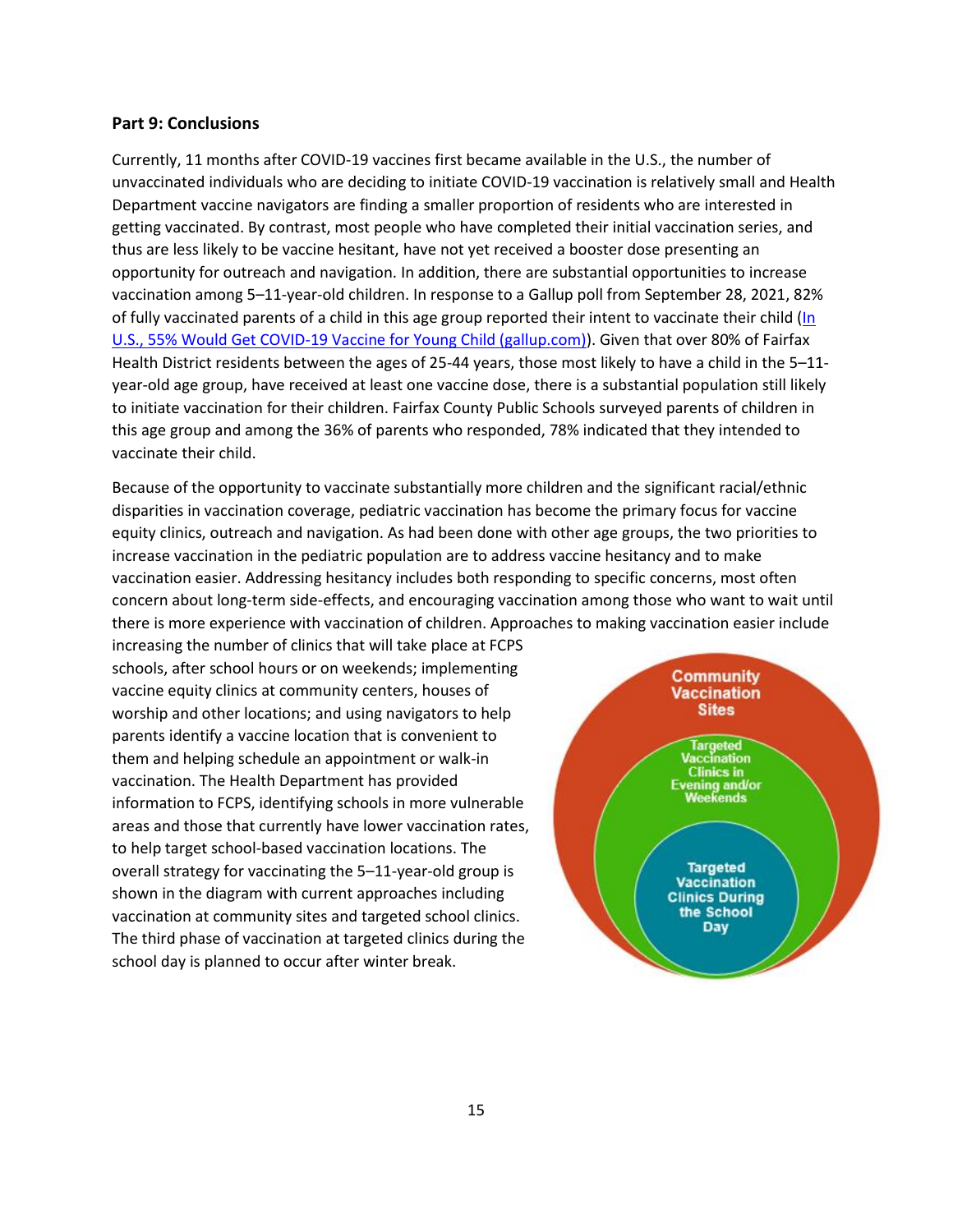## **Appendix A: Vaccine Equity Clinic Sites**

Shown below are vaccine equity clinic sites from March 2021 through October 2021. Clinic sites with events held in September and October 2021 are bolded. A map of vaccine equity clinic sites operating in September and October can be found on page 5.

| Vaccinator Organization and Vaccine Equity Clinic Site, March - October 2021 |                                                           |  |  |  |
|------------------------------------------------------------------------------|-----------------------------------------------------------|--|--|--|
| <b>Clinic Site</b><br><b>Vaccinator Organization</b>                         |                                                           |  |  |  |
|                                                                              | (Bolded Sites Operated in September and October 2021)     |  |  |  |
|                                                                              | <b>Annandale United Methodist Church's Mission Center</b> |  |  |  |
| Neighborhood Health (NH)                                                     | <b>Audubon Estates</b>                                    |  |  |  |
|                                                                              | <b>Bailey's Community Center</b>                          |  |  |  |
|                                                                              | <b>Creekside Village Community Center</b>                 |  |  |  |
|                                                                              | <b>Culmore Family Resource Center</b>                     |  |  |  |
|                                                                              | Dar Al-Hijrah Islamic Center                              |  |  |  |
|                                                                              | <b>Expobol at Pender Business Park</b>                    |  |  |  |
|                                                                              | <b>Fairmont Gardens</b>                                   |  |  |  |
|                                                                              | <b>First Christian Church of Falls Church</b>             |  |  |  |
|                                                                              | <b>Lerner Morningside Community</b>                       |  |  |  |
|                                                                              | Mt. Vernon High School                                    |  |  |  |
|                                                                              | <b>Oakview Gardens Apartments</b>                         |  |  |  |
|                                                                              | <b>Sacramento Center</b>                                  |  |  |  |
|                                                                              | Vienna Presbyterian Church                                |  |  |  |
|                                                                              | <b>Woodrow Wilson Library</b>                             |  |  |  |
|                                                                              | Columbia Baptist Church                                   |  |  |  |
|                                                                              | <b>Graham Road Community Center</b>                       |  |  |  |
|                                                                              | Groveton Baptist Church                                   |  |  |  |
|                                                                              | <b>Groveton Elementary School</b>                         |  |  |  |
|                                                                              | <b>Gum Springs Community Center</b>                       |  |  |  |
|                                                                              | Kidst Slassie Ethiopian Orthodox Church                   |  |  |  |
|                                                                              | Knights of Columbus                                       |  |  |  |
|                                                                              | <b>Stony Brook Apartments</b>                             |  |  |  |
|                                                                              | <b>Bethlehem Baptist Church</b>                           |  |  |  |
| Safeway (SW)                                                                 | <b>Cedar Ridge Apartments</b>                             |  |  |  |
|                                                                              | <b>El Grande Shopping Plaza</b>                           |  |  |  |
|                                                                              | <b>Expobol at Pender Business Park</b>                    |  |  |  |
|                                                                              | <b>First Baptist Church of Vienna</b>                     |  |  |  |
|                                                                              | <b>Glasgow Middle School</b>                              |  |  |  |
|                                                                              | <b>Graham Road Community Center</b>                       |  |  |  |
|                                                                              | <b>Groveton Baptist Church</b>                            |  |  |  |
|                                                                              | <b>Gum Springs Community Center</b>                       |  |  |  |
|                                                                              | <b>Lee Overlook Apartments</b>                            |  |  |  |
|                                                                              | <b>Madison Hair Gallery</b>                               |  |  |  |
|                                                                              | <b>Masjid Noor Mosque</b>                                 |  |  |  |
|                                                                              | <b>Mott Community Center</b>                              |  |  |  |
|                                                                              | Mt. Olive Baptist Church                                  |  |  |  |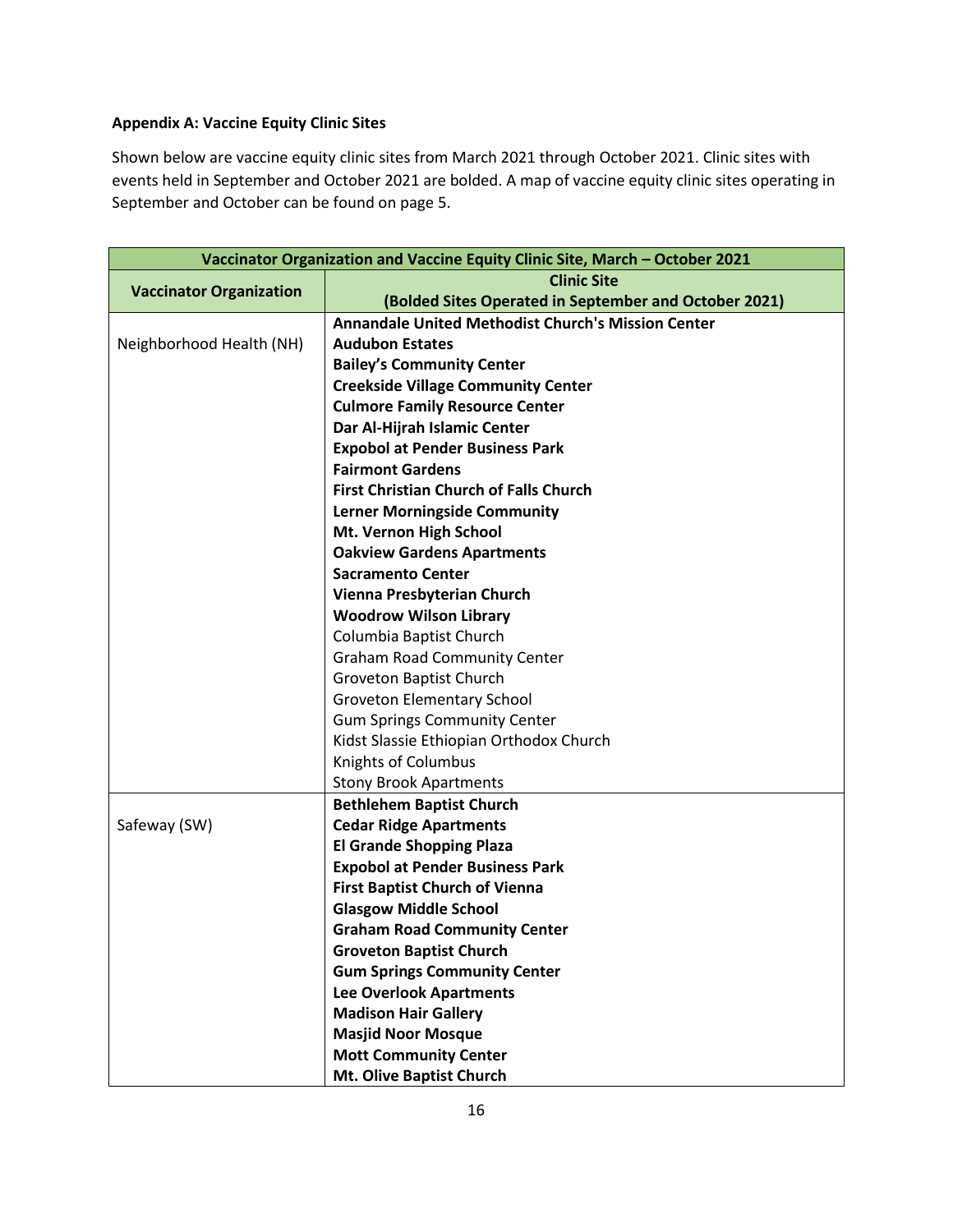|                                  | <b>New Grand Mart Shopping Plaza</b>        |
|----------------------------------|---------------------------------------------|
|                                  | <b>Parkridge Apartments</b>                 |
|                                  | <b>Sacramento Community Center</b>          |
|                                  | <b>South County Building</b>                |
|                                  | <b>Springfield Town Center</b>              |
|                                  | <b>St. John Neumann Church</b>              |
|                                  | <b>St. Mark's Church</b>                    |
|                                  | <b>Stonegate Village Apartments</b>         |
|                                  | <b>Wedgewood Apartments</b>                 |
|                                  | James Lee Community Center                  |
|                                  | Southgate Community Center                  |
|                                  | <b>Falls Church Community Center</b>        |
|                                  | <b>Providence Community Center</b>          |
|                                  | Korean Central Presbyterian Church          |
|                                  | Centre Ridge Elementary School              |
|                                  | <b>Gunston Elementary School</b>            |
|                                  | <b>Culmore United Methodist Church</b>      |
|                                  | Hope Lutheran Church                        |
|                                  | Centreville High School                     |
|                                  | Dar Al-Hijrah Mosque                        |
|                                  | Indian Independence Celebration             |
|                                  | Mt. Vernon Square                           |
|                                  | Original Mt. Vernon High School             |
|                                  | <b>Ossian Hall</b>                          |
|                                  | Mt. Vernon Woods Park                       |
| Adam's Compassionate             | Adam's Compassionate Health Care Clinic     |
| Healthcare Network (ACHN)        |                                             |
| Chinese American                 | <b>Chinese Community Health Services</b>    |
| <b>Community Health Services</b> |                                             |
| (CACHS)                          |                                             |
| <b>Inova Cares Clinic for</b>    | <b>Inova Cares Clinic for Families</b>      |
| Families (ICCF)                  |                                             |
|                                  | <b>Healthworks Herndon</b>                  |
| <b>Healthworks</b>               | <b>Healthworks Reston</b>                   |
|                                  | <b>Centreville Immigration Forum</b>        |
|                                  | <b>Berkdale Apartments</b>                  |
|                                  | <b>Bent Tree Apartments</b>                 |
| <b>Field Vaccination Team</b>    | <b>Buddhist Tzu Chi Foundation</b>          |
| (FVT) - Open Events              | <b>Fairfax Connector Herndon Division</b>   |
|                                  | <b>Four Seasons Apartments</b>              |
|                                  | <b>Glasgow Middle School</b>                |
|                                  | <b>Lerner Springs at Reston</b>             |
|                                  | <b>Lutie Lewis Coates Elementary School</b> |
|                                  | <b>Mount Vernon Ladies' Association</b>     |
|                                  | Mt. Vernon Woods Elementary School          |
|                                  | <b>Oakview Garden Apartments</b>            |
|                                  | <b>Parkridge Garden Apartments</b>          |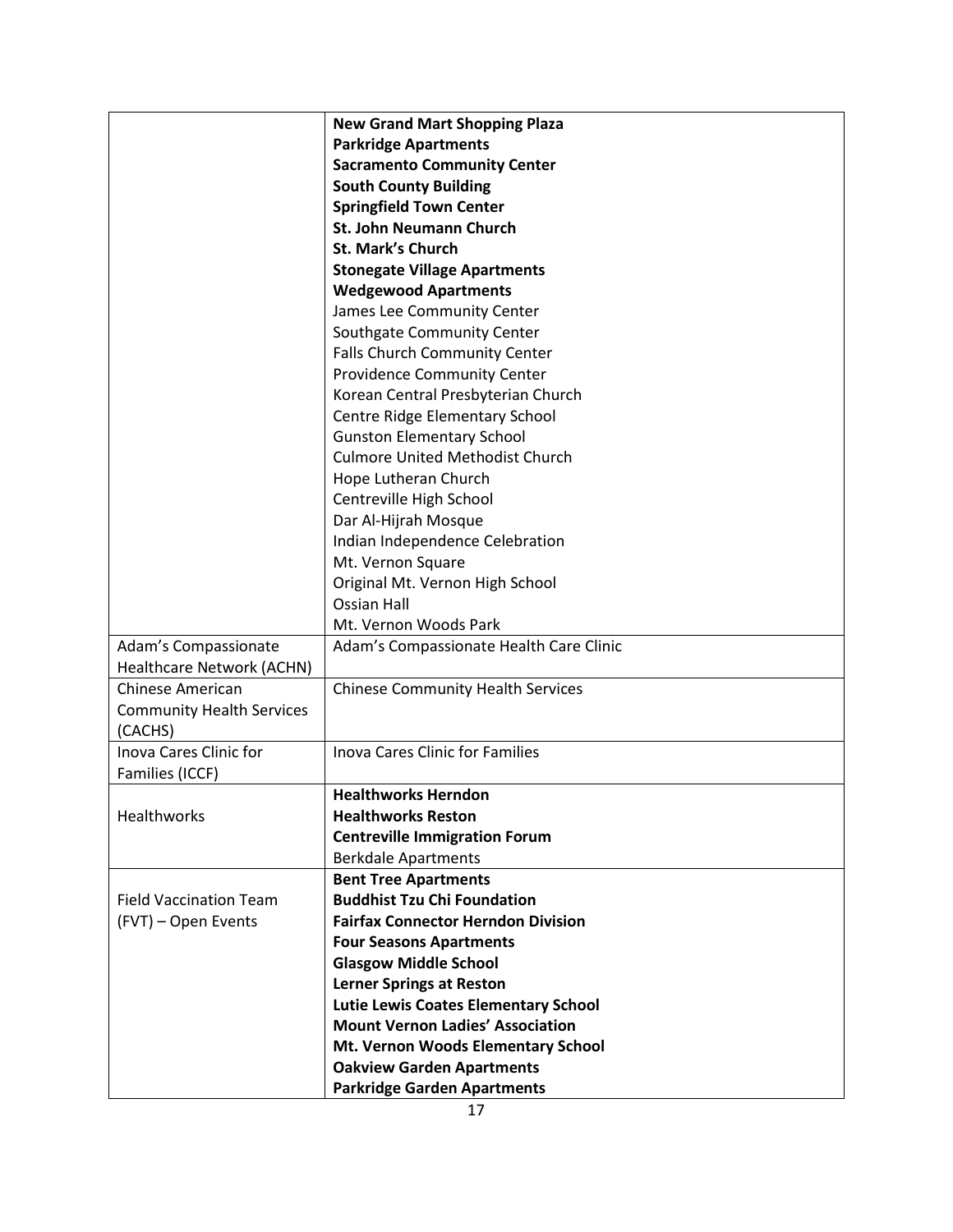|                               | <b>Reston Station</b>                                       |
|-------------------------------|-------------------------------------------------------------|
|                               | Taste of Falls Church at City of Falls Church City Hall     |
|                               | Virginia DMV - Fairfax/Westfields                           |
|                               | Virginia DMV - Franconia                                    |
|                               | <b>Willston Multicultural Center</b>                        |
|                               | First Baptist Church of Springfield                         |
|                               | Service Source Springfield                                  |
|                               | <b>Sully Senior Center</b>                                  |
|                               | Herndon Community Center                                    |
|                               | <b>Braddock Board of Supervisors</b>                        |
|                               | Original Mt. Vernon High                                    |
|                               | <b>Culmore United Methodist Church</b>                      |
|                               | The Lamb Center                                             |
|                               | Springfield Government Center                               |
|                               | John Marshall Library                                       |
|                               | Mt. Vernon Government Center                                |
|                               | Hunter Mill Government Center                               |
|                               | <b>Sully District Government Center</b>                     |
|                               | Annandale High School                                       |
|                               | City of Fairfax Regional Library                            |
|                               | Creekside Village Community Center                          |
|                               | Herndon Elementary School                                   |
|                               | Herndon Fortnightly Library                                 |
|                               | Huntington Fairfax Connector                                |
|                               | Justice High School                                         |
|                               | Kings Park Comm. Library                                    |
|                               | La Biblia Church Ministries                                 |
|                               | Liberty Middle School                                       |
|                               | Maid Bright Home Cleaning Service                           |
|                               | Martha Washington Library                                   |
|                               | <b>Meadows of Chantilly</b>                                 |
|                               | NovaSalud                                                   |
|                               | Oakton Library                                              |
|                               | Richard Byrd Library                                        |
|                               | Thomas Jefferson Library                                    |
|                               | <b>Tinner Hill Music Festival</b>                           |
|                               | <b>United Christian Parish</b>                              |
|                               | Woodrow Wilson Library                                      |
|                               | Xsport Fitness Merrifield                                   |
|                               | Applebee's on Richmond Highway                              |
| <b>Field Vaccination Team</b> | <b>Belle Haven Pizzeria</b>                                 |
| (FVT) - Closed Events for     | <b>Chick-Fil-A Reston</b>                                   |
| <b>Food Establishment</b>     | <b>Chipotle Mexican Grill on Richmond Highway</b>           |
| <b>Employees</b>              | Dona Bessy's Pupuseria<br><b>El Paso Mexican Restaurant</b> |
|                               |                                                             |
|                               | Hampton Inn & Suites - Herndon-Reston                       |
|                               | <b>Huntington Fairfax Connector Vaccine Clinic</b>          |